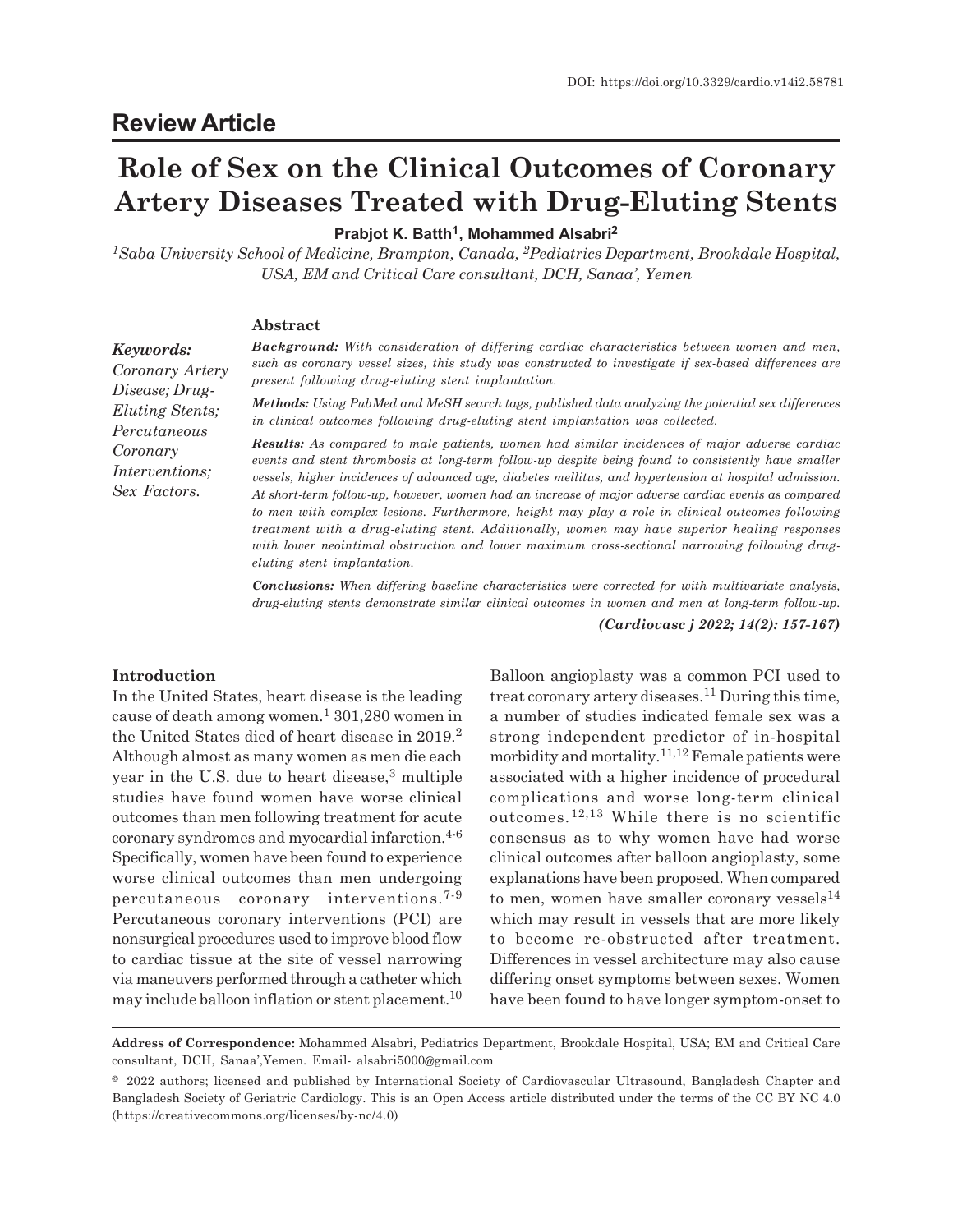hospital admission times during heart failure, likely due to less awareness of their atypical symptoms as compared to men.14 Furthermore, other physiological differences between sexes, such as concentrations of hormones and inflammatory biomarkers, may play a role but are not well understood partly due to the historical practice of excluding women from clinical research.<sup>15</sup>

Currently, drug-eluting stents are widely used for the treatment of coronary artery diseases.<sup>16.17</sup> Drug-eluting stents (DES) are scaffolds implanted into narrowed vessels and gradually release immunosuppressive and/or anti-proliferative drugs. While the implanted scaffolding supports the vessel to stay open, the drugs inhibit smooth muscle cell proliferation, also referred to as neointimal growth, to prevent repeat blockage of the vessel.17 DES evolved from bare-metal stents (BMS) which were commonly utilized in the treatment of coronary artery diseases, specifically after ST-segment myocardial infarctions (STEMI).16 Somewhat similarly to balloon angioplasty, BMS have been associated with potential sex-associated difference. One study demonstrated higher rates of death and urgent revascularization in women than in men within 30 days post-procedure.18 Another study, however, demonstrated no clinical outcome differences between women and men at any follow-up time after a BMS implantation.<sup>19</sup>

DES have been found to have better safety outcomes than their predecessors of balloon angioplasty and BMS.17 Nonetheless, these stents are still associated with adverse outcomes such as stent thrombosis and restenosis requiring revascularization. When considering over 3 million DES are implanted annually,  $20$  and the history of sex-based differences with previous PCIs, it is important to investigate any possible clinical outcome differences of DES with respect to sex.

#### **Methods:**

The database used for this study was the U.S. National Library of Medicine's database PubMed where the most recent search was performed on April 11, 2021. The keywords used in PubMed included: ((((((sex [Title]) OR female [Title]) OR women [Title]) OR gender [Title]) AND coronary stent) AND drug eluting stents) AND treatment. This initial search returned 138 results.

Inclusion criteria involved primary literature that utilized randomized controlled trials and clinical trials. Additionally, the articles included were published within 2010 to April 2021 and utilized human subjects.

Exclusion criteria involved studies that only had female subjects, only compared post-procedure antithrombotic therapy, and studies that grouped BMS and DES findings together. Any form of secondary or tertiary literature; such as metaanalysis or review articles, case series and non-English literature were excluded. Studies that compared sex differences of DES to other stents, mostly BMS, were allowed but with a focus on the results concerning DES performance between sexes only. After implementing the exclusion criteria, a total of 10 studies were reviewed.

#### **Results**

Conducting the search method and applying the exclusion and inclusion criteria resulted in 10 studies for analysis. Each study utilized data obtained from randomized controlled trials or clinical trials. All studies reviewed compared male and female patients with respect to clinical outcomes after DES implantation. Two studies matched men and women with respect to a predetermined factor, one age and another propensity scores, to establish if that factor acts as a confounder. Four studies compared the use of BMS to DES between sexes and one compared bioactive stents to DES. This review focused on the findings these five studies presented about sex differences among DES subgroup only. The first eight articles focus on potential sex-differences in MACE following DES implantation and are organized based on increasing follow-up time. The final two articles concentrate on neointimal obstruction and strut coverage related to DES placement between sexes. A summary of each study's demographics can be found in Table I.

#### **Major Adverse Cardiac Events**

Yang et al. $^{21}$  investigated real-world patients from the FOCUS registry in order to assess possible sex-based differences in clinical outcomes after DES implantation in patients with severe complications and complex lesions that are often excluded from randomized control trials. This prospective nonrandomized study included 4720 patients (3365 males and 1355 females) that underwent sirolimuseluting stent (SES) implantation. Yang et al. $^{21}$ found the incidence of major adverse cardiac events (MACE) (as defined in Table II), differed among sexes with respect to the time of follow-up. Within the first 6 months following implantation, female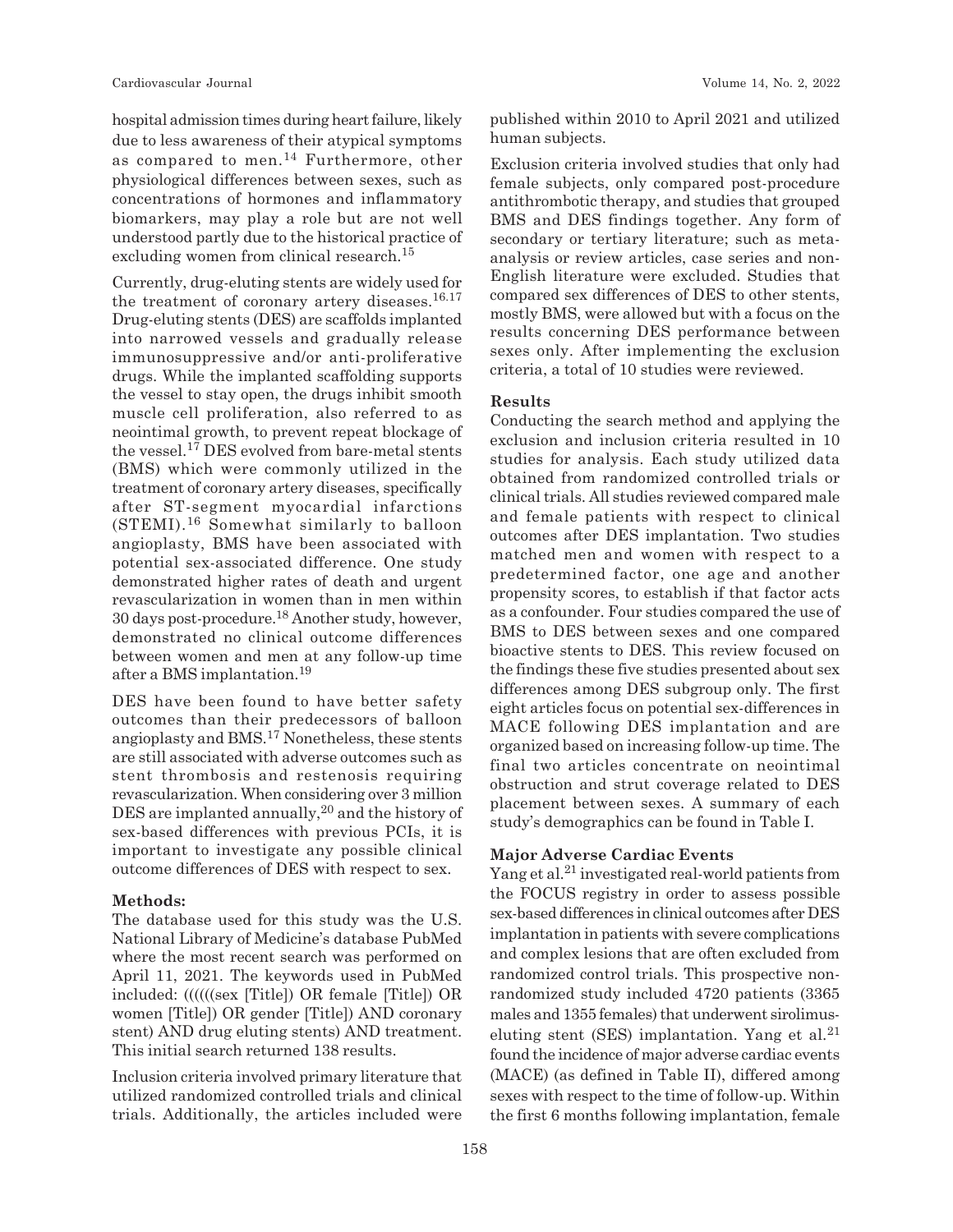|  | Patient Population (MF) | severe complications & complex<br>3365 M & 1355 F that received<br>SES; included patients with<br>lesions                                       | 1268 M & 372 F that received a<br>BES for acute coronary<br>syndrome                                  | IVUS-guided DES implantation<br>333 M & 333 F that underwent<br>for complex lesions                                                                         | 634 M & 117 F that received an<br>EES following STEMI                                                                                                                       | coronary arteries that received<br>1163 M & 386 F with large<br>either a SES or EES                                                                                      | 281 M & 91 F that received a<br>SES following STEMI                                                                                                                                                                                                                                                                                                                                                      |
|--|-------------------------|-------------------------------------------------------------------------------------------------------------------------------------------------|-------------------------------------------------------------------------------------------------------|-------------------------------------------------------------------------------------------------------------------------------------------------------------|-----------------------------------------------------------------------------------------------------------------------------------------------------------------------------|--------------------------------------------------------------------------------------------------------------------------------------------------------------------------|----------------------------------------------------------------------------------------------------------------------------------------------------------------------------------------------------------------------------------------------------------------------------------------------------------------------------------------------------------------------------------------------------------|
|  | Countries               | China, Indonesia, &<br>Thailand                                                                                                                 | Africa, & New<br>Europe, Asia,<br>Zealand                                                             | South Korea                                                                                                                                                 | Italy, Netherlands,<br>$\&$ Spain                                                                                                                                           | Italy, & Switzerland<br>Austria, Denmark,                                                                                                                                | Italy                                                                                                                                                                                                                                                                                                                                                                                                    |
|  | Title                   | Sex-based influence on clinical outcomes<br>after drug-eluting stent implantation in<br>real-world patients: insight from the<br>FOCUS registry | Coronary Syndrome Patients Treated<br>Gender Impact on Prognosis of Acute<br>with Drug-Eluting Stents | The Effect of Sex and Anthropometry on<br>Undergoing Percutaneous Coronary<br>Intervention for Complex Coronary<br>Clinical Outcomes in Patients<br>Lesions | of Everolimus-eluting Versus Bare-metal<br>Sex-related Impact on Clinical Outcome<br>Stents in ST-segment Myocardial<br>Infarction. Insights From the<br>EXAMINATION Trial. | Improved two-year outcomes after drug-<br>large coronary arteries: Importance of<br>implantation in women and men with<br>eluting versus bare-metal stent<br>vessel size | Sex-specific benefits of sirolimus-eluting<br>coronary intervention: Insights from the<br>stent on long-term outcomes in patients<br>with ST-elevation myocardial infarction<br>Dose Bolus Tirofiban Versus Abciximab<br>Multicenter Evaluation of Single High-<br>with Sirolimus-Eluting Stent or Bare-<br>undergoing primary percutaneous<br>Metal Stent in Acute Myocardial<br>Infarction Study trial |
|  | Type of Study           | $Post\text{-}hoc$ analysis of<br>randomized study<br>a prospective non-                                                                         | Post-hoc analysis of<br>observational study<br>a prospective                                          | cohort study from 3<br>controlled trials<br>Retrospective<br>randomized                                                                                     | $Post$ -hoc analysis of<br>a randomized<br>control trial                                                                                                                    | Post-hoc analysis of<br>randomized trial<br>a prospective                                                                                                                | Post-hoc analysis of<br>a randomized trial                                                                                                                                                                                                                                                                                                                                                               |
|  | Selected<br>Study       | $\frac{6}{2016}$ et al.                                                                                                                         | Ordoubadi et<br>al. 2012<br>Fath-                                                                     | Lee et al.<br>2017                                                                                                                                          | Regueiro et<br>al. 2015                                                                                                                                                     | Hansen et al.<br>2013                                                                                                                                                    | Ferrante et<br>al. 2012                                                                                                                                                                                                                                                                                                                                                                                  |
|  | ,<br>Ž                  |                                                                                                                                                 | 2                                                                                                     | S                                                                                                                                                           | 4                                                                                                                                                                           | LO.                                                                                                                                                                      | G                                                                                                                                                                                                                                                                                                                                                                                                        |

**Table-I**<br>Demographics of Selected Studies. *Demographics of Selected Studies.*

 ${\it table \ continued}$ *table continued*

159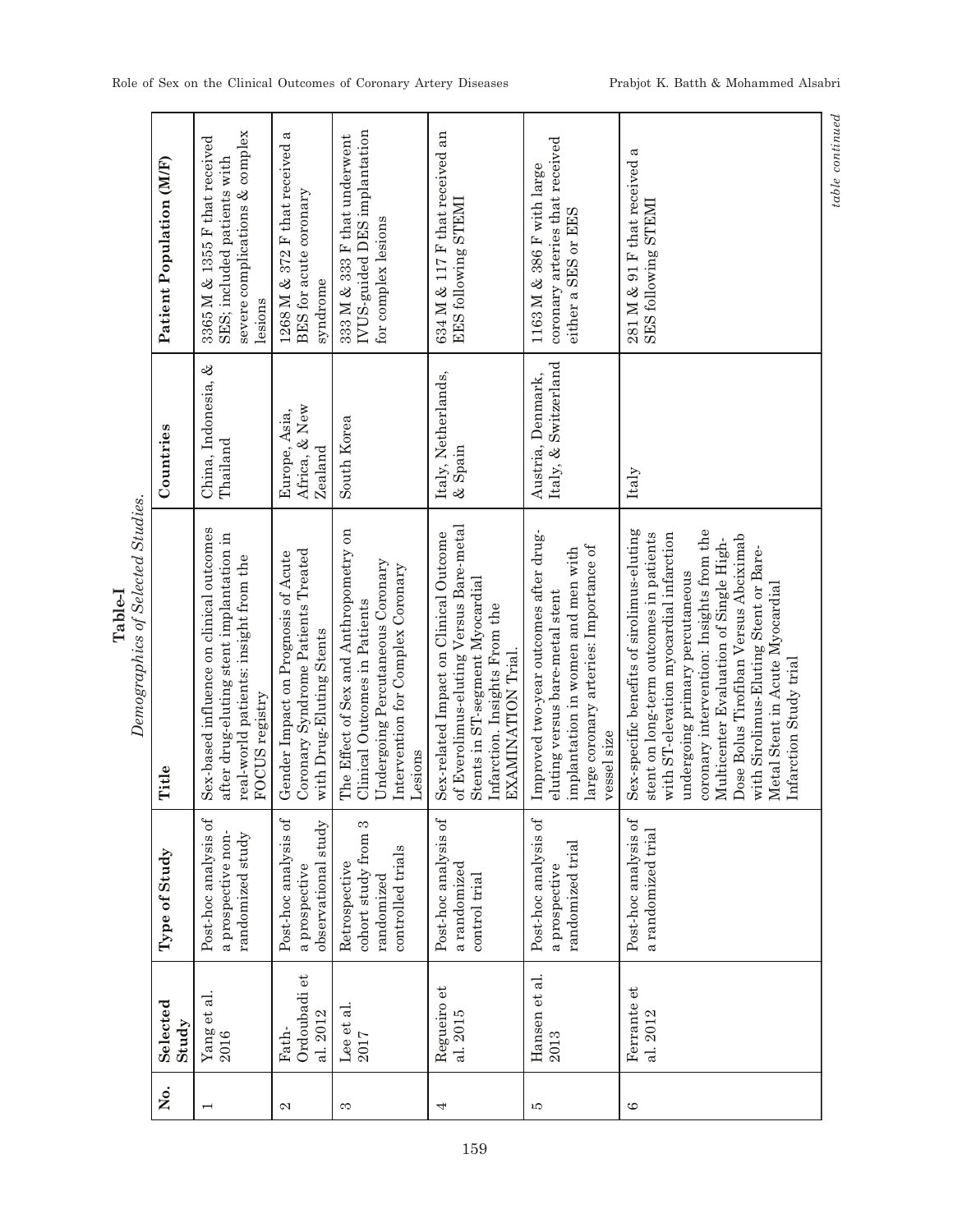| 157 M & 54 F that received a<br>PES following acute MI<br>Find and                                                                                                                             | 6648 M & 2061F that received<br>either a ZES or SES<br>Netherlands                                                                        | 281 M $\&$ 110 F that received a<br>ZES<br>France & USA                                                   | 140 M & 140 F that received an<br>EES for STEMI treatment<br>Italy                                                                                                  |
|------------------------------------------------------------------------------------------------------------------------------------------------------------------------------------------------|-------------------------------------------------------------------------------------------------------------------------------------------|-----------------------------------------------------------------------------------------------------------|---------------------------------------------------------------------------------------------------------------------------------------------------------------------|
| paclitaxel-eluting stents in patients with<br>acute myocardial infarction: an insight<br>Gender-based analysis of the 3-year<br>outcome of bioactive stents versus<br>from the TITAX-AMI trial | Frequency of Stent Thrombosis Risk at<br>Zotarolimus-Eluting Compared with<br>5 Years in Women Versus Men with<br>Sirolimus-Eluting Stent | Zotarolimus-Eluting Stent Implantation<br>Hyperplasia Following Endeavor<br>Sex Differences in Neointimal | Percutaneous Coronary Intervention<br>and Vascular Response to Primary<br>Mechanisms of Atherothrombosis<br>Acute Myocardial Infarction<br>in Women Versus Men with |
| Tuomainen et   Post-hoc analysis of<br>randomized trial<br>a prospective                                                                                                                       | Post-hoc analysis of<br>randomized trial<br>a prospective                                                                                 | Post-hoc analysis of<br>controlled trials<br>3 randomized                                                 | Prospective cohort<br>study                                                                                                                                         |
| al. 2012                                                                                                                                                                                       | Ten Haaf et<br>al. 2016                                                                                                                   | Nakatani et<br>al. 2011                                                                                   | Guagliumi et<br>al. 2014                                                                                                                                            |
|                                                                                                                                                                                                | œ                                                                                                                                         |                                                                                                           |                                                                                                                                                                     |

Table-I (cont'd) **Table-I (cont'd)**

# Abbreviations: **Abbreviations:**

F: Female, M: Male, BES: Biolimus-eluting stent, DES: Drug-eluting stent, EES: Everolimus-eluting stent, IVUS: Intravascular ultrasound, MI: Myocardial infarction, PES: Paclitaxel-eluting stents, SES: Sirolimus-eluting stent, STEMI: ST-segment elevation myocardial infarction, ZES: F: Female, M: Male, BES: Biolimus-eluting stent, DES: Drug-eluting stent, EES: Everolimus-eluting stent, IVUS: Intravascular ultrasound, MI: Myocardial infarction, PES: Paclitaxel-eluting stents, SES: Sirolimus-eluting stent, STEMI: ST-segment elevation myocardial infarction, ZES: Zotarolimus-eluting Stent Zotarolimus-eluting Stent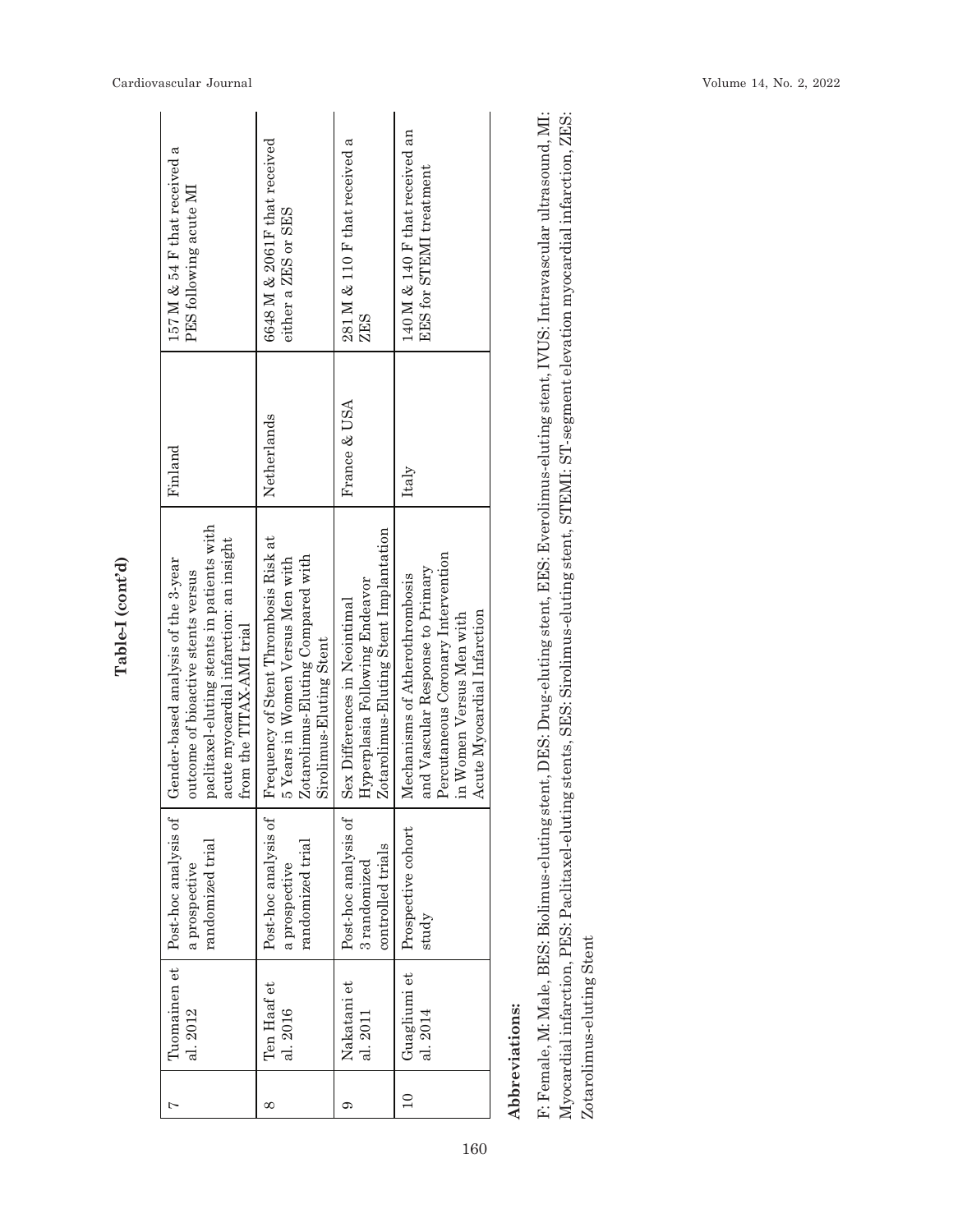| N              | Selected Study        | Outcome                                                                                                                                                        |  |
|----------------|-----------------------|----------------------------------------------------------------------------------------------------------------------------------------------------------------|--|
| $\mathbf{1}$   | Yang et al.           | Female patients had a higher risk of MACE at <6m; no difference between<br>sexes $>6m$ & 3y after adjustment                                                   |  |
| $\overline{2}$ | Fath-Ordoubadi et al. | MACE was not significantly different between sexes at in-hospital, 1y,<br>and 2y follow-up                                                                     |  |
| 3              | Lee et al.            | Incidence of MACE was similar between sexes in patients with complex<br>lesions at 1y follow-up                                                                |  |
| 4              | Regueiro et al.       | Incidence of MACE was similar between sexes in STEMI patients at 2y<br>follow-up                                                                               |  |
| 5              | Hansen et al.         | No difference in relative risk of MACE between sexes with large coronary<br>arteries at 2y follow-up after adjustment                                          |  |
| 6              | Ferrante et al.       | No difference in relative risk of MACE between sexes at 3y follow-up<br>after adjustment                                                                       |  |
| 7              | Tuomainen et al.      | Incidence of MACE was statistically matched between sexes at 3y follow-<br>up                                                                                  |  |
| 8              | Ten Haaf et al.       | No difference in relative risk of definite or probable stent thrombosis,<br>cardiac death, and MI between sexes at 5y post-stent placement after<br>adjustment |  |
| 9              | Nakatani et al.       | Female sex was associated with lower neointimal obstruction and lower<br>maximum CSN                                                                           |  |
| 10             | Guagliumi et al.      | Men had a higher frequency of MACCE at 1m after stent placement;<br>statistically similar MACCE rates between sexes at 1y                                      |  |

**Table-II** *Summary of Results of Selected Studies*

\* aHR does not include revascularizations

Abbreviations:

M: Months, Y: Years, MACE: Major adverse cardiac events

patients had a higher cumulative incidence of MACE as compared to male patients, (2.4% vs. 1.5% respectively with unadjusted HR of male sex (95%  $CI$ ) = 0.6 (0.4-0.9), p=0.03). After implementation of a multivariate analysis (Table II), female patients remained to have a higher risk of MACE, with an adjusted HR of male sex (95% CI) as 0.5(0.3-0.9), (p=0.01). Inversely, follow-up beyond 6 months found males had a higher cumulative incidence of MACE as compared to female patients, (5.4% vs. 4.8% with an unadjusted HR (95% CI) = 1.4 (1.1-1.9), p=0.04). This increased risk of MACE in males became insignificant after applying the multivariate analysis,  $(HR (95\% CI) = 1.4 (0.9-2.0),$ p=0.10). After multivariate analysis, males were found to have a higher risk of cardiovascular death with follow-up beyond 6 months (adjusted HR (95%  $CI$ ) = 1.9 (1.1-3.6), p=0.03). When analyzing the data of the entire 3-year follow-up, the risk of MACE was not statistically different among sexes (adjusted HR  $(95\% \text{ CI}) = 1.0 (0.7-1.3), \text{p=0.95}$ ).

Fath-Ordoubadi et al.<sup>22</sup> utilized the prospective NOBORI-2 trial to investigate the impact of sex on clinical outcomes following DES placement for treatment of acute coronary syndrome (ACS) inhospital and at 1- and 2-years post-procedure. Investigators analyzed 1,268 men and 372 women that received a Nobori DES between 2008 to 2009 and compared target lesion failure, cardiac death, myocardial infarction (MI), target lesion revascularization (TLR), and MACE (Table II). Inhospital results found no differences in death (0.2% vs 0.3%, p=0.54), MI (0.6% vs. 0.8%, p=0.70), or need for revascularization (0.2% vs. 0.3%, p=0.54). There was no sex-associated difference in total inhospital MACE (0.7% vs 1.1%, p=0.51). Additionally,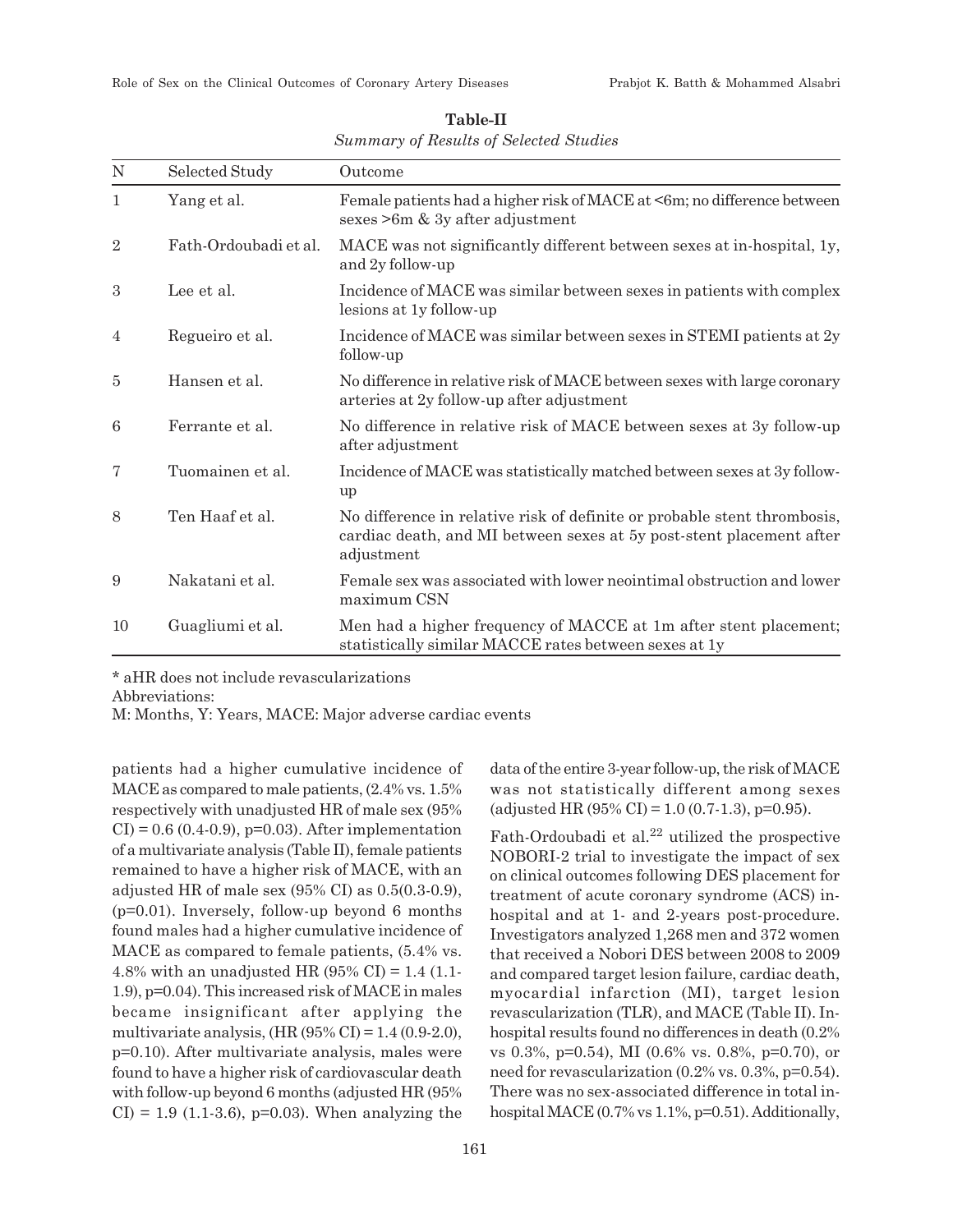there was no difference in in-hospital bleeding or vascular complications (0.7% vs. 0.5%, p=1). At 12 months, investigators found no sex-based differences in cardiac death (1.3% vs 2.7%, p=0.10),  $MI(2.1\%$  vs.  $3.2\%$ , p=0.24), or target lesion failure (4.5% vs. 5.9%, p=0.27) between sexes. MACE was also found to be similar between sexes (5.7% vs 7.3%, p=0.27). At 24 months, investigators found the same trends as at 12 months with no significant differences in cardiac death (2.0% vs. 3.2%, p=0.16),  $MI(2.5\% \text{ vs. } 3.5\%, \text{ p=0.37}),$  or target lesion failure (5.7% vs. 7.3%, p=0.27). Additionally, MACE was not significantly different between men and women at 24 months (7.5% vs 8.9%, p=0.38). Furthermore, investigators applied a multivariate analysis (Table II) to their data for 24-month follow-up, and found gender was not a predictor of MACE, (HR (95% CI) of 0.921 (0.63-1.35), p=0.67). Multivariate analysis found the worse outcomes were related to age (HR (95% CI) of 1.031 (1.01-1.05), p=0.0002), diabetes mellitus (HR (95% CI) of 1.540 (1.11-2.213), p=0.009), and presence of 3-vessel disease (HR (95% CI) of 1.801 (1.22-2.85), p=0.003).

In order to study the effect of sex on clinical outcomes in patients after DES implantation at 12-months, Lee et al. 23 performed a retrospective cohort study using data from three randomized trials. Researchers formed 333 pairs of women and men matched by propensity scores (Table II). By matching for differences in clinical and vessel characteristics, investigators could study if sex or other lesser studied factors are independent risk factors for MACE after PCI. Interestingly, all patients received intravascular ultrasound (IVUS) guided PCI for complex lesions with implantation of either an everolimus-, zotarolimus-, or biolimuseluting stent at 12-month follow-up. Incidence of MACE (Table II) was similar between sexes in patients with complex lesions, with a rate of 2.4% in both sexes (p=0.939) and an HR (95% CI) of 1.039 (0.390-2.769). Unlike female sex, post-intervention minimum lumen area (MLA) as determined by IVUS was found to be a predictor of MACE, with a HR (95% CI) of 0.620 (0.423-0.909). Relatedly, investigators implemented a multivariable linear regression analysis and found post-intervention MLA to have an association with height  $(R^2=0.040)$ , weight  $(R^2=0.030)$ , body surface area  $(R^2=0.038)$ , and lean body mass  $(R^2=0.039)$ , but not with BMI  $(R^2=0.002)$  or fat mass  $(R^2=0.002)$ . Postintervention MLA as assessed by IVUS was found to be independently associated with height, (regression coefficient=0.041, 95% CI=0.025 to 0.057, p<0.001) and chronic total occlusion (CTO) lesions (regression coefficient=-0.622, 95% CI=1.077 to  $-0.167$ , p=0.008). Patients within the lowest percentile of height displayed the greatest risk for MACE at 12 months than those in higher percentiles after an adjusted age and sex model, with a HR (95% CI) of 6.391 (1.160-35.206) and pvalue of 0.033.

A study by Regueiro et al. $^{24}$  utilized data from the EXAMINATION trial to evaluate the role of sex on clinical outcomes of Everolimus-eluting stent (EES) versus BMS in ST-segment elevation myocardial infarction (STEMI) at 2-year follow-up. In this study, 117 women and 634 male patients received EES implantation. This study found women treated with EES had similar rates of MACE (Table II) when compared to men (6.8% vs. 8.2%, p-value not published). Definitive/probable stent thrombosis with EES at 2-year follow-up was also similar between women and men (0.0% vs. 1.6%, p-value not published). In addition, major bleeding with EES at 2-year follow-up was similar  $(0.9\%$  vs. 1.3%, p-value not published). EES was found to have a superior effect in women as compared to men with respect to a lower rate of revascularization. Specifically, women had lower percentages of TVR (1.7% vs. 4.6%, p-value not published) and non-TVR (1.7% vs 6.9%, p-value not published) after EES implantation at 2-year followup as compared to male patients.

Hansen et al. 25 investigated the 2-year clinical outcomes after DES versus BMS in women and men with large coronary arteries to study the importance of vessel size within stent implantation outcomes. Investigators utilized data from the BASKET-PROVE trial where, through randomization, 775 patients received a SES and 774 patients received an EES. Among patients with large coronary arteries treated with a DES (EES or SES), MACE (as defined in Table II) at 2 years was reported less in women as compared to men  $(4\%$  vs. 6%, p=0.17) but with an unadjusted HR (95% CI) of 0.67 (0.39-1.13). After a multivariate analysis (Table II), HR was similar at 0.73 (0.42- 1.28). In the aforementioned study, Hansen et al. <sup>25</sup> found that the rate of cardiac death or non-fatal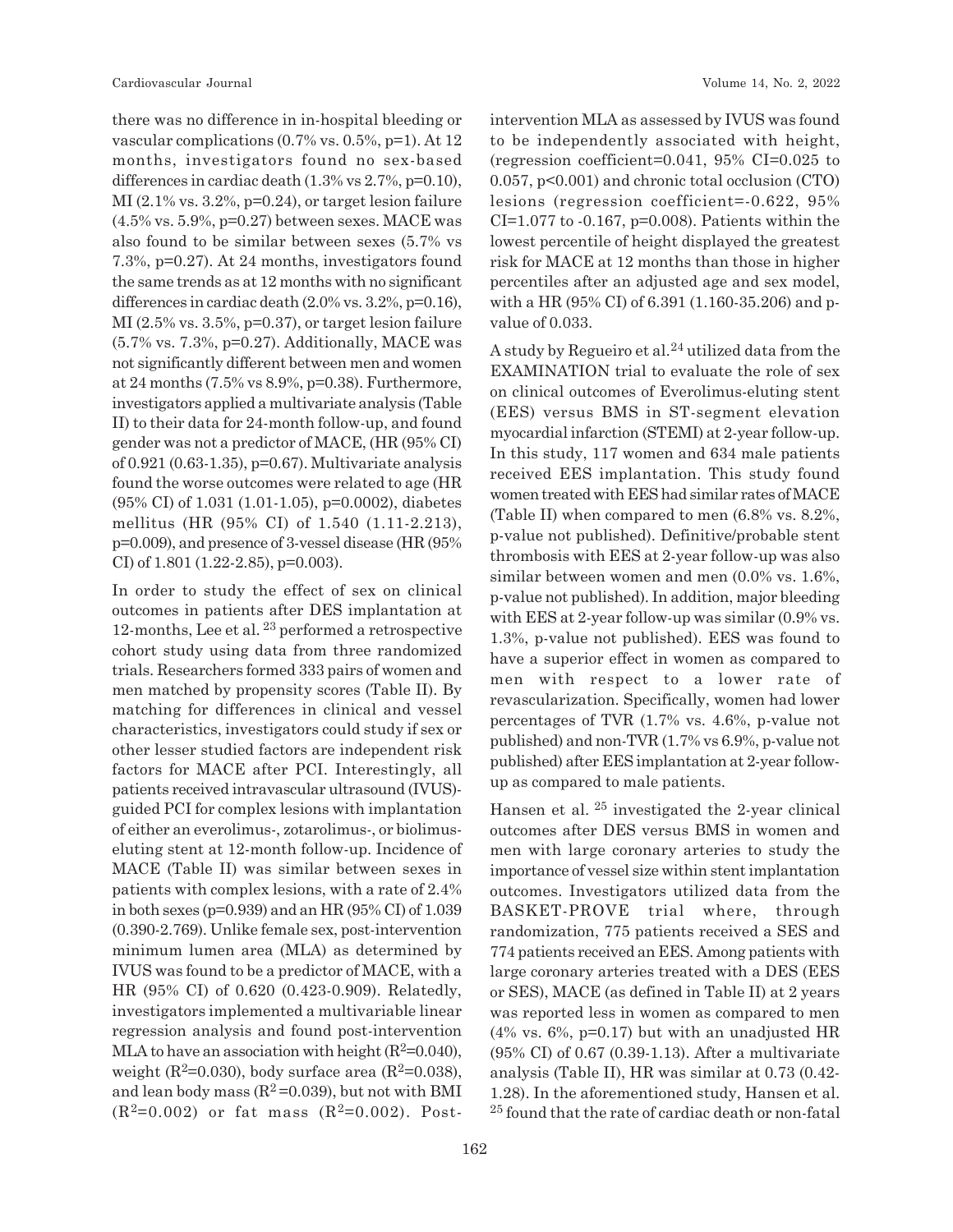MI after DES implantation did not differ between sexes (3% vs. 3%;  $p=0.92$ ) with an adjusted HR (95%) CI) of 0.88 (0.42-1.85). TVR was also found to be similar in women and men  $(2\%$  vs.  $4\%$ , p=0.10) with an adjusted HR (95% CI) of 0.67 (0.32-1.39).

Moreover, Ferrante et al. 26 utilized the MULTISTRATEGY trial to investigate sex-specific differences in long-term benefit of SES use compared with BMS at 3 years (1,080 days) postprocedure. 372 patients were randomized to SES with 91 female and 281 male patients. Interestingly, women were found to have a higher incidence of death (10.99% vs. 5.69%, p=0.085), reinfarction (7.69% vs. 5.69%, p=0.491) and MACE (21.98% vs. 13.88%, p=0.066) with MACE as defined in Table II. TVR was found to have no statistically significant sex-based difference (6.6% vs. 6.1%, p=0.85). After adjustment for confounders with regression models (Table II), however, sex-specific differences in death (adjusted HR 0.72, 95% CI 0.19- 2.71, p=0.63), reinfarction (adjusted HR 3.54, 95% CI 1.01-12.32, p=0.047) and MACE (adjusted HR 1.53, 95% CI 0.69-3.31, p=0.29) failed to remain significant between sexes.

Tuomainen et al. 27 investigated sex-based outcomes between bioactive stents (BAS) and paclitaxel-eluting stents (PES) in patients with acute MI at 3-year follow-up from the prospective randomized TITAX-AMI multicenter trial. 211 patients were assigned to the PES arm of the study, specifically 54 women and 157 men. Primary endpoint was a first occurrence of a MACE (as defined in Table II). Secondary endpoints included all-cause death, a composite of cardiac death or recurrent MI, and stent thrombosis (ST). Tuomainen et al. 27 found all primary and secondary endpoints were statistically matched between male and female patients within the PES arm of the study (MACE 22.9% vs. 25.9%, cardiac death 5.1% vs. 5.6%, TLR 10.8% vs. 11.1%, MI 16.6% vs. 16.7%, and definite ST 7.1% vs. 5.6% with  $p > 0.05$  for all).

On the other hand, Ten Haaf et al. $^{28}$  investigated the frequency of stent thrombosis, an adverse clinical outcome after DES implantation, up to 5 years after implantation of either a zotarolimuseluting stent (ZES) or a SES. Researchers used data from the prospective multicenter randomized PROTECT trial which included 2,061 (23.7%) women and 6,648 (76.3%) men. Ten Haaf et al.<sup>28</sup> found at 5 years, definite or probable stent thrombosis occurred in 1.8% of women and 2.4% of men, (p=0.16). In all age strata, women had slightly less incidence of definite or probable stent thrombosis. Furthermore, the data found no statistically significant differences among women and men with respect to cardiac death (3.9% vs. 3.8%, p=0.78), MI (5.6% vs. 5.8%, p=0.92), or the composite of death, myocardial infarction, or stent thrombosis (12.2% vs. 12.0%, p=0.69). Overall, however, male patients experienced slightly more MACE (Table II) than female patients (22.8% vs. 20.9%, p=0.13), primarily due to higher rates of revascularizations (18.0% vs. 15.4%, p=0.011). The majority of clinical outcome differences between sexes became statistically insignificant after applying a multivariate adjustment for age and other risk factors (that were not specified in the article). The singular difference that remained after multivariate adjustment was women had a significantly lower incidence of death during 5-year follow-up than men (adjusted HR  $(95\% \text{ CI}) = 0.81$  $(0.66-0.99)$ ,  $p_{\text{log-rank}}=0.043$ .

#### Neointimal Obstruction and Stent Strut Apposition

A study by Nakatani et al.<sup>29</sup> investigated the sex differences in neointimal hyperplasia following ZES implantation. Investigators utilized a total of 391 patients from the ENDEAVOR II, ENDEAVOR III, and ENDEAVOR IV randomized trials and studied their volumetric intravascular ultrasound (IVUS) analyses at 8-month follow-up. Investigators found women had significantly lower neointimal obstruction as compared to men receiving ZES (15.5  $\pm$  9.5% vs.  $18.2 \pm 10.9$ %, p=0.025). Maximum crosssectional narrowing (CSN) was also significantly lower in women  $(30.3 \pm 13.2\% \text{ vs } 34.8 \pm 15.0\%$ , p=0.007). Similarly, the total change in lumen volume index from follow-up to baseline was lower in women  $(-0.9 \pm 1.0 \text{ mm}^3/\text{mm} \text{ vs } -1.4 \pm 1.1 \text{ mm}^3/\text{mm}$ mm, p=0.002). After adjustment with a multivariate linear regression analysis (Table 2), female sex remained an independent factor associated with lower neointimal obstruction (regression coefficient= $-3.70, 95\%$  CI= $-6.97$  to  $-0.43, p=0.027$ ) and lower maximum CSN (regression coefficient=- 6.67, 95% CI=-11.23 to -2.10, p=0.004). Additionally, Nakatani et al.29 evaluated incomplete stent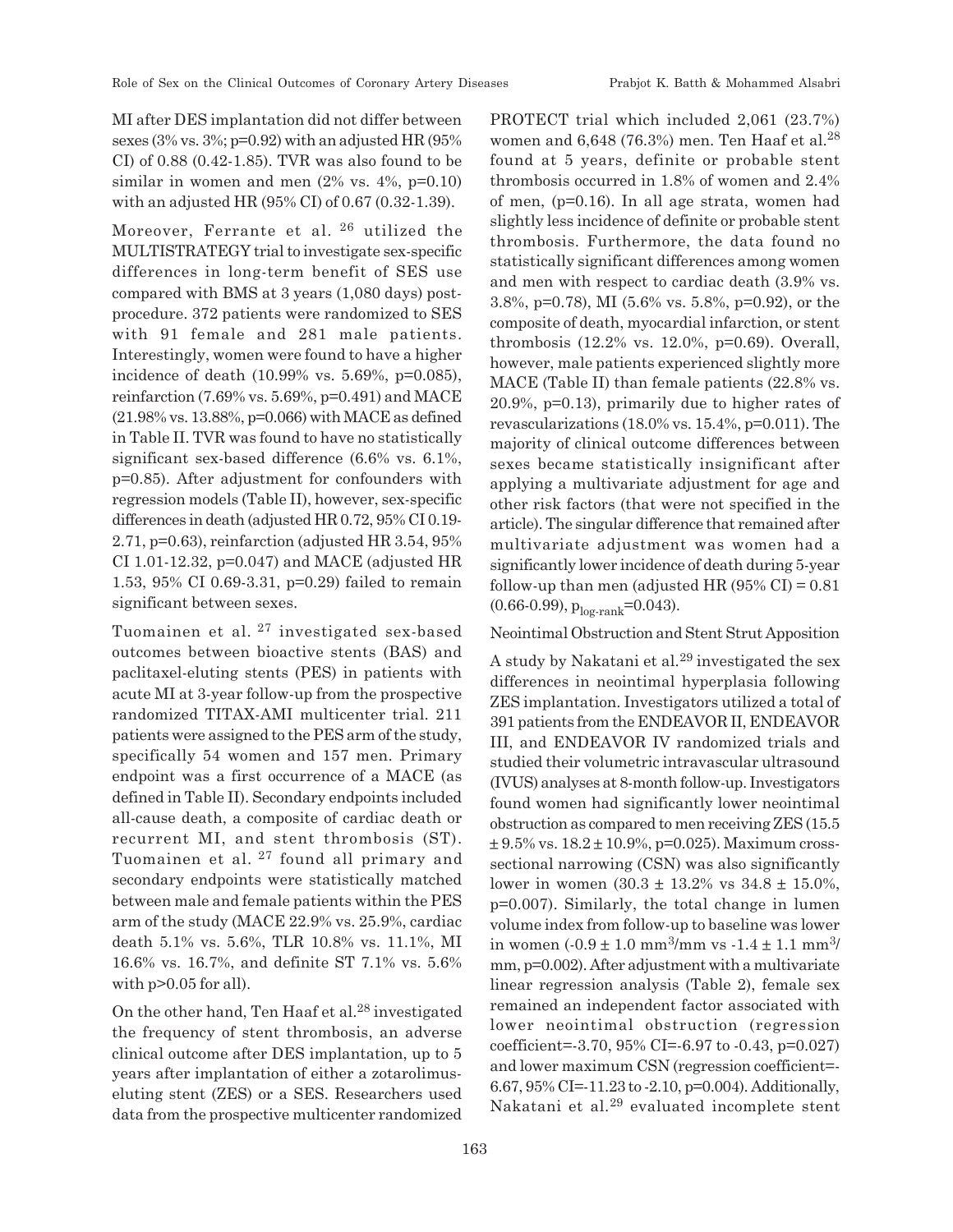apposition at baseline between sexes and defined incomplete stent apposition as a stent strut separated from the vessel wall with evidence of blood flow behind the strut. Women were found to have less incomplete stent apposition as compared to men (11.6% vs. men 19.3%, p=0.091).

Guagliumi et al.30 also investigated sex-based differences in vascular healing responses, specifically following EES implantation in STEMI patients in a prospective cohort study. Investigators utilized the prospective multi-centre OCTAVIA study, which included 140 age-matched men and women with STEMI receiving an EES. Strut coverage and in-stent volume obstruction were evaluated at 9-month follow-up using optical coherence tomography (OCT). Strut coverage was defined as the percentage of the stent with overlying tissue and is an indicator of adequate stent placement. Women and men had similar EES strut coverage (90.9% vs. 92.5%, p=0.89). Women and men also had a similar amount of in-stent neointimal volume obstruction, (10.3% vs. 10.6%, p=0.76) as measured by OCT. Additionally, investigators evaluated rates of incompletely apposed struts post-procedure and at 9-month follow-up. Rate of acute incomplete stent strut apposition at post-implantation were similar between men and women (5.1% [95% CI: 1.5 to 10.8] vs. 5.0% [95% CI: 1.7 to 10.5], p=1.00) and at 9-months follow-up (0.9% [95% CI: 0.00 to 6.4] vs. 0.3% [95% CI: 0.00 to 3.5], p=0.13).

Additionally, related to the results reported in the first eight articles, Guagliumi et al.30 also observed clinical outcomes at 1-month and 1-year follow-up after DES implantation. At 30-day follow-up, men had a higher frequency of major adverse cardiac or cerebral events (MACCE) (Table II), (5.7% vs. 1.4%, p=0.37). At 1-year follow-up, men continued to have a slightly higher frequency of MACCE (7.1% vs. 5.7%, p=0.69). Stent thrombosis was also slightly more frequent in men at 30-day follow-up (2.9% vs.  $1.4\%$ , p=1.00) and at 1-year follow-up  $(2.9\% \text{ vs.})$ 1.4%, p=0.55).

#### **Discussion:**

The purpose of this literature review was to determine if there were sex-based differences in clinical outcomes following DES implantation. MACE related to DES implantation between sexes was studied by the majority of studies reviewed. Although these articles had varying degrees of power, used different parameters, and variations in the definition of MACE, they were all consistent with supporting that DES are not associated with worse long-term clinical outcomes in women as compared to men. Short-term outcomes, however, revealed some potential avenues of further study. The unique finding by Yang et al. $21$  of women having higher incidence of MACE after multivariate analysis within 6-month follow-up is certainly a source of further research. Of note, this study included patients with complex lesions and severe complications which suggests short-term sex-based differences may exist in the real-world that are overlooked in clinical trials due to selection bias. Additionally, Guagliumi et al.<sup>30</sup> observed MACCE to be more prevalent in men at 1-month and 1 year, but with the addition of cerebral events into this statistic, a small sample size, and no multivariate analysis, this study can be utilized to observe potential relationships but not powered enough to make clinical conclusions.

Lee et al.<sup>23</sup> matched male and female patients by propensity scores in a retrospective cohort study and found female sex was not an independent risk for MACE following DES implantation for complex coronary lesions. They did, however, find postintervention minimum lumen area (MLA) was a significant predictor of MACE and post-intervention MLA itself was found to be impacted by height. Patients in the lowest percentiles of height were found to have the greatest risk of MACE at 1 year with strong statistical power. These findings suggest height may be a confounder given women tend to be shorter than men. $31$  The mechanism as to how height affects cardiovascular morbidity and mortality is unclear. Relatedly, a large study found an association between height-associated single nucleotide polymorphisms and adverse lipid profiles.32 Lee et al.23 finding of height having a potential relationship to adverse clinical outcomes is unique and provides an avenue of further study with higher powered design models.

Moreover, both Nakatani et al.29 and Guagliumi et al.30 examined stent performance and adequate implantation between sexes by studying neointimal obstruction and strut apposition. Nakatani et al.<sup>29</sup> found women had significantly lower neointimal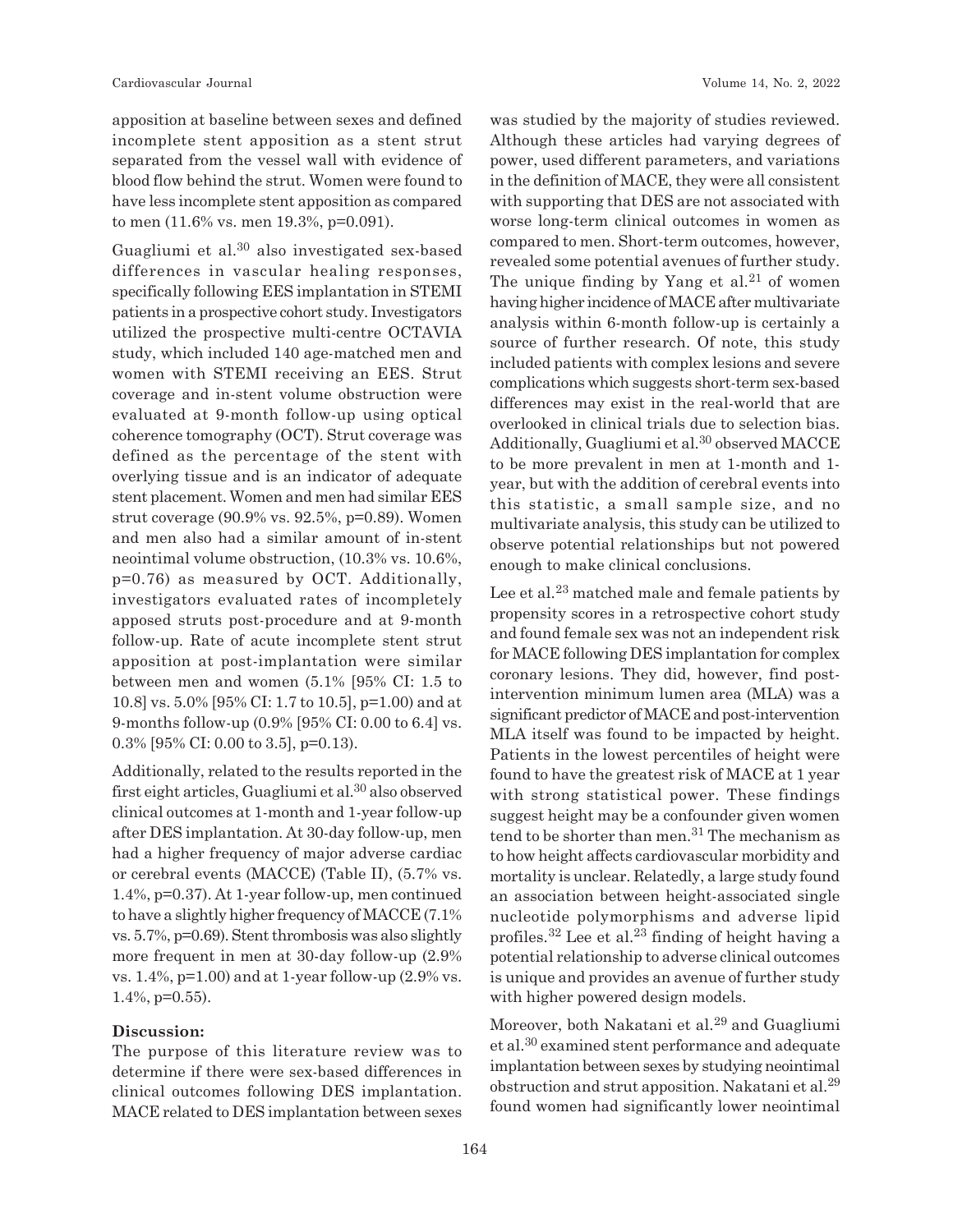obstruction and lower maximum CSN as compared to men receiving ZES after adjustment with a multivariate linear regression analysis. Additionally, Nakatani et al.29 found at baseline women had less incomplete stent apposition. In contrast, Guagliumi et al.30 found at 9-month follow-up age-matched women and men had a similar amount of in-stent neointimal obstruction and similar EES strut coverage. Relatedly, Guagliumi et al.30 found the rate of incomplete stent strut apposition was similar between women and men both at post-implantation and at 9 months. The difference these studies found in stent apposition outcomes may be due to both utilizing different imaging modalities (IVUS vs OCT) and different DES (ZES vs EES). Additionally, and importantly, the stents Nakatani et al.<sup>29</sup> compared between sexes for apposition were observed at baseline and not subjected to inclusion or exclusion criteria, such as selection for DES, like Guagliumi et al.30 Furthermore, with respect to neointimal obstruction, the differences in findings are likely due to Guagliumi et al.30 limited correction for confounders, selecting for low-risk patients, small sample size, and utilizing a different imaging modality. Ultimately, Nakatani et al.29 finding of less neointimal obstruction and less maximum CSN in women with strong statistical power is of interest and confirming these results with longterm studies would add value to the overall understanding of sex-related vascular healing following PCI.

#### **Study Limitations**

Although the articles in this literature review assess possible sex-based differences in clinical outcomes, neointimal hyperplasia, and strut coverage following DES implantation, this literature review does have limitations. Multiple studies in this review compared BMS and DES and our review only focused on the DES subgroup which limits the data's power. Relatedly, a few studies did not utilize a multivariate analysis to correct for possible confounders. Additionally, studies could not correct for all possible confounders with their multivariate analysis given such information was not collected. These possible confounders include presentation time after symptom onset, postprocedure medication compliance, and sex-based differences in referral rate for revascularization. Furthermore, many studies reviewed were post hoc analyses which are not able to provide clinical conclusions but do provide avenues for further research.

### **Conclusion:**

After review of the relevant literature, a few conclusions can be made with respect to sex-based differences in the clinical outcomes following DES implantation. Despite having smaller vessels and higher incidences of advanced age, diabetes mellitus, and hypertension at hospital admission, women had similar incidences of MACE and stent thrombosis at long-term follow-up. Women may, however, have an increase of MACE within shortterm follow-up as compared to men with complex lesions. Additionally, height may play a role in clinical outcomes following treatment with a DES. Lastly, women may have superior healing responses with lower neointimal obstruction and lower maximum CSN following DES implantation.

This field of study can benefit from further research, particularly with higher-powered studies and longer-term follow-up with respect to vascular healing responses. Furthermore, although multivariate analysis was used to correct for differing baseline characteristics, it is important to consider how to effectively reduce cardiac risk factors that were consistently found to be higher among women at hospital admission as compared to men. Lastly, given the physiological differences between sexes, and the history of differing clinical outcomes of previously used PCIs, sex-differences need to continue to be taken into account when imploring new coronary artery disease treatments.

#### **Ethical considerations: None applicable.**

#### **Acknowledgments: None.**

**Conflict of interest:** No conflict-of-interest statement will be added.

**Funding:** No source of funding

#### **References**

- 1. Virani S, Alonso A, Benjamin E et al. Heart Disease and Stroke Statistics—2020 Update: A Report From the American Heart Association. *Circulation*. 2020;141(9). doi:10.1161/cir.0000000000000757
- 2. Centers for Disease Control and Prevention, National Center for Health Statistics. CDC Wonder Online Database [Internet]. Underlying Cause of Death 1999-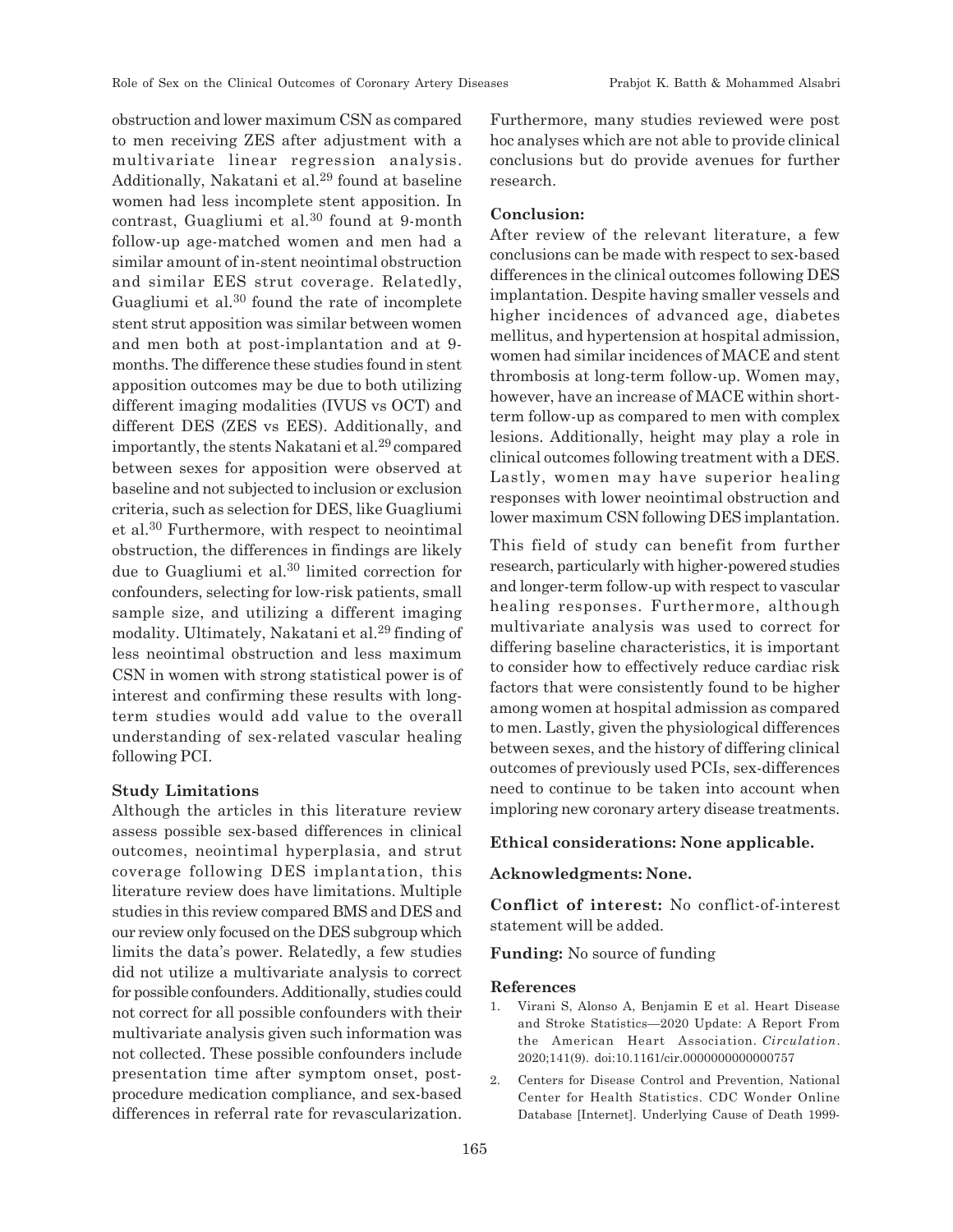2019. 2020. [cited 2021 Apr 27]. Available from: https:// wonder.cdc.gov/controller/datarequest D76; jsessionid= 7776C3CD47820D585F325D1971F1

- 3. CDC. Women and heart disease [Internet]. Cdc.gov. 2020 [cited 2021 Apr 27]. Available from: https:// www.cdc.gov/heartdisease/women.htm
- 4. Hochman J, Tamis J, Thompson T et al. Sex, Clinical Presentation, and Outcome in Patients with Acute Coronary Syndromes. *New England Journal of Medicine*. 1999;341(4):226-232. doi:10.1056/nejm 199907223410402
- 5. Lawesson S, Alfredsson J, Fredrikson M, Swahn E. A gender perspective on short- and long term mortality in ST-elevation myocardial infarction — A report from the SWEDEHEART register. *Int J Cardiol*. 2013;168(2):1041-1047. doi:10.1016/j.ijcard.2012.10.028
- 6. Vaccarino V, Parsons L, Every N, Barron H, Krumholz H. Sex-Based Differences in Early Mortality after Myocardial Infarction. *New England Journal of Medicine*. 1999;341(4):217-225. doi:10.1056/ nejm199907223410401
- 7. Berger J. Sex Differences in Mortality Following Acute Coronary Syndromes. *JAMA*. 2009;302(8):874. doi:10.1001/jama.2009.1227
- 8. Lansky A, Hochman J, Ward P. Percutaneous Coronary Intervention and Adjunctive Pharmacotherapy in Women: A Statement for Healthcare Professionals From the American Heart Association. *ACC Current Journal Review*. 2005; 14(6): 24. doi:10.1016/ j.accreview.2005.05.054
- 9. Singh M, Rihal C, Gersh B et al. Mortality Differences Between Men and Women After Percutaneous Coronary Interventions. *J Am Coll Cardiol*. 2008; 51(24): 2313-2320. doi:10.1016/j.jacc.2008.01.066
- 10. Keeley E, Boura J, Grines C. Comparison of primary and facilitated percutaneous coronary interventions for ST-elevation myocardial infarction: quantitative review of randomised trials. *The Lancet*. 2006; 367(9510): 579- 588. doi:10.1016/s0140-6736(06)68148-8
- 11. Lempereur M, Magne J, Cornelis K et al. Impact of gender difference in hospital outcomes following percutaneous coronary intervention. Results of the Belgian Working Group on Interventional Cardiology (BWGIC) registry. *EuroIntervention*. 2016;12(2):e216 e223. doi:10.4244/eijy14m12\_11
- 12. Bell M. The Changing In-Hospital Mortality of Women Undergoing Percutaneous Transluminal Coronary Angioplasty. *JAMA: The Journal of the American Medical Association*. 1993;269(16):2091. doi:10.1001/ jama.1993.03500160061032
- 13. Weintraub W, Wenger N, Kosinski A et al. Percutaneous transluminal coronary angioplasty in women compared with men. *J Am Coll Cardiol*. 1994;24(1):81-90. doi:10.1016/0735-1097(94)90545-2
- 14. Sweeny J, Mehran R. Gender outcomes in acute myocardial infarction: are women from Venus and men

from Mars?. *EuroIntervention*. 2011;6(9):1029-1031. doi:10.4244/eijv6i9a179

- 15. Liu K, DiPietro Mager N. Women's involvement in clinical trials: historical perspective and future implications. *Pharm Pract (Granada)*. 2016;14(1):708- 708. doi:10.18549/pharmpract.2016.01.708
- 16. Byrne R, Joner M, Kastrati A. Stent thrombosis and restenosis: what have we learned and where are we going? The Andreas Grüntzig Lecture ESC 2014. *Eur Heart J*. 2015;36(47):3320-3331. doi:10.1093/eurheartj/ ehv511
- 17. Katz G, Harchandani B, Shah B. Drug-Eluting Stents: the Past, Present, and Future. *Curr Atheroscler Rep*. 2015;17(3). doi:10.1007/s11883-014-0485-2
- 18. Mehilli J. Gender and restenosis after coronary artery stenting. *Eur Heart J*. 2003;24(16):1523-1530. doi:10.1016/s0195-668x(03)00320-8
- 19. Lansky A, Costa R, Mooney M et al. Gender-based outcomes after paclitaxel-eluting stent implantation in patients with coronary artery disease. *J Am Coll Cardiol*. 2005;45(8):1180-1185. doi:10.1016/j.jacc.2004. 10.076
- 20. van Beusekom H, Serruys P. Drug-Eluting Stent Endothelium. *JACC: Cardiovascular Interventions*. 2010;3(1):76-77. doi:10.1016/j.jcin.2009.10.016
- 21. Yang J, Zhang F, Qian J, Ge L, Zhou J, Ge J. Sex-based influence on clinical outcomes after drug-eluting stent implantation in real-world patients: insight from the FOCUS registry. *Ann Med*. 2016;49(3):185-195. doi:10.1080/07853890.2016.1235283
- 22. Fath-Ordoubadi F, Barac Y, Abergel E et al. Gender Impact on Prognosis of Acute Coronary Syndrome Patients Treated With Drug-Eluting Stents. *Am J Cardiol*. 2012;110(5):636-642. doi:10.1016/ j.amjcard.2012.04.039
- 23. Lee S, Shin D, Kim J et al. The Effect of Sex and Anthropometry on Clinical Outcomes in Patients Undergoing Percutaneous Coronary Intervention for Complex Coronary Lesions. *Yonsei Med J*. 2017;58(2):296. doi:10.3349/ymj.2017.58.2.296
- 24. Regueiro A, Fernández-Rodríguez D, Brugaletta S et al. Sex-related Impact on Clinical Outcome of Everolimus-eluting Versus Bare-metal Stents in STsegment Myocardial Infarction. Insights From the EXAMINATION Trial. *Revista Española de Cardiología (English Edition)*. 2015;68(5):382-389. doi:10.1016/ j.rec.2014.09.001
- 25. Hansen K, Kaiser C, Hvelplund A et al. Improved twoyear outcomes after drug-eluting versus bare-metal stent implantation in women and men with large coronary arteries: Importance of vessel size. *Int J Cardiol*. 2013;169(1):29-34. doi:10.1016/ j.ijcard.2013.08.091
- 26. Ferrante G, Presbitero P, Corrada E et al. Sex-specific benefits of sirolimus-eluting stent on long-term